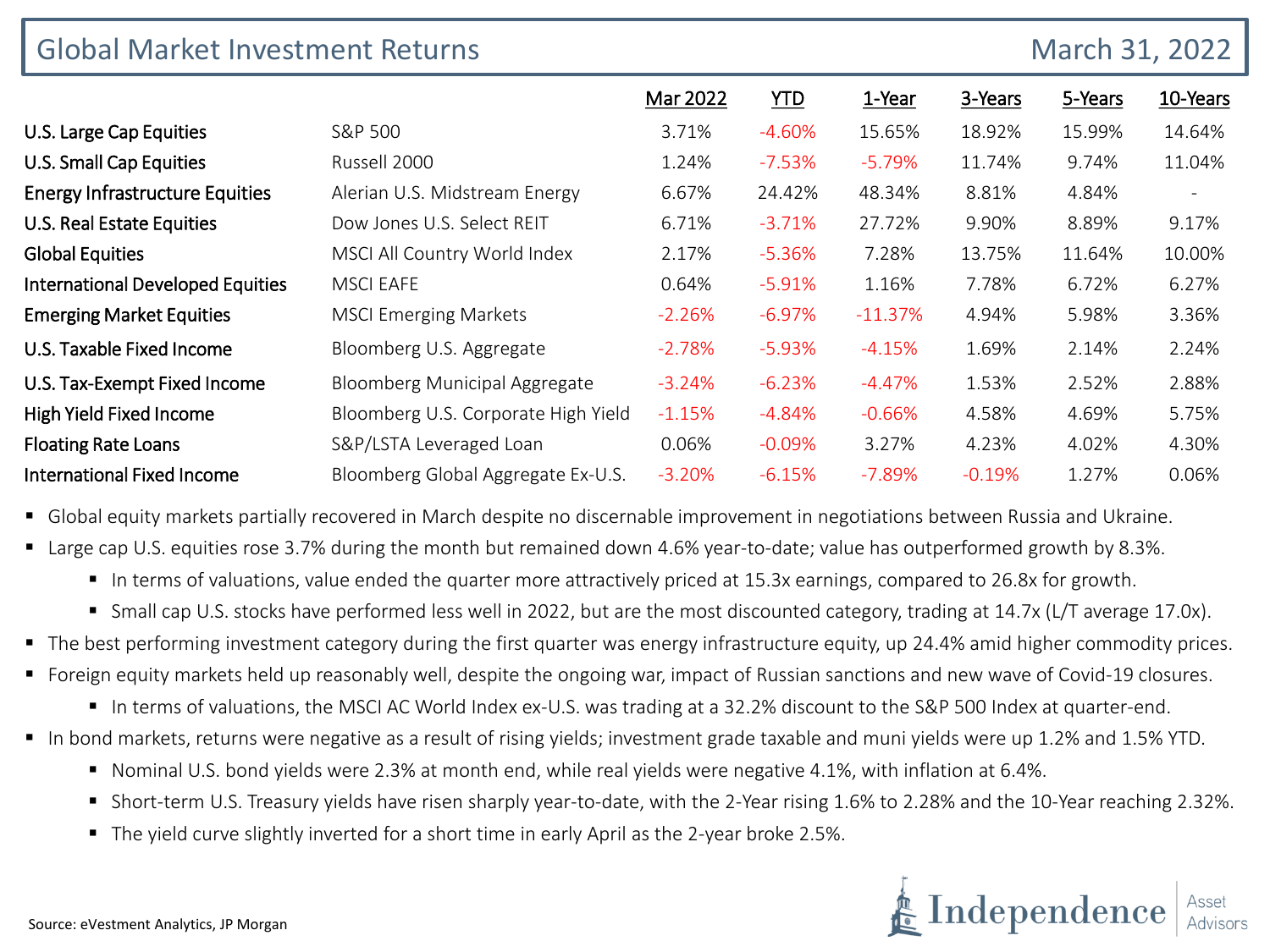Independence

Asset Advisors

- The Fed's preferred inflation gauge, Core PCE deflator, increased 5.4% in February from one year prior.
	- Headline CPI reflects the total inflation in an economy, while Core CPI excludes highly variable factors such as food and energy.
- Treasury Futures are pricing in 2-year inflation over 4.35% and 10-year inflation at 2.85% (Bloomberg 4/5/2022).

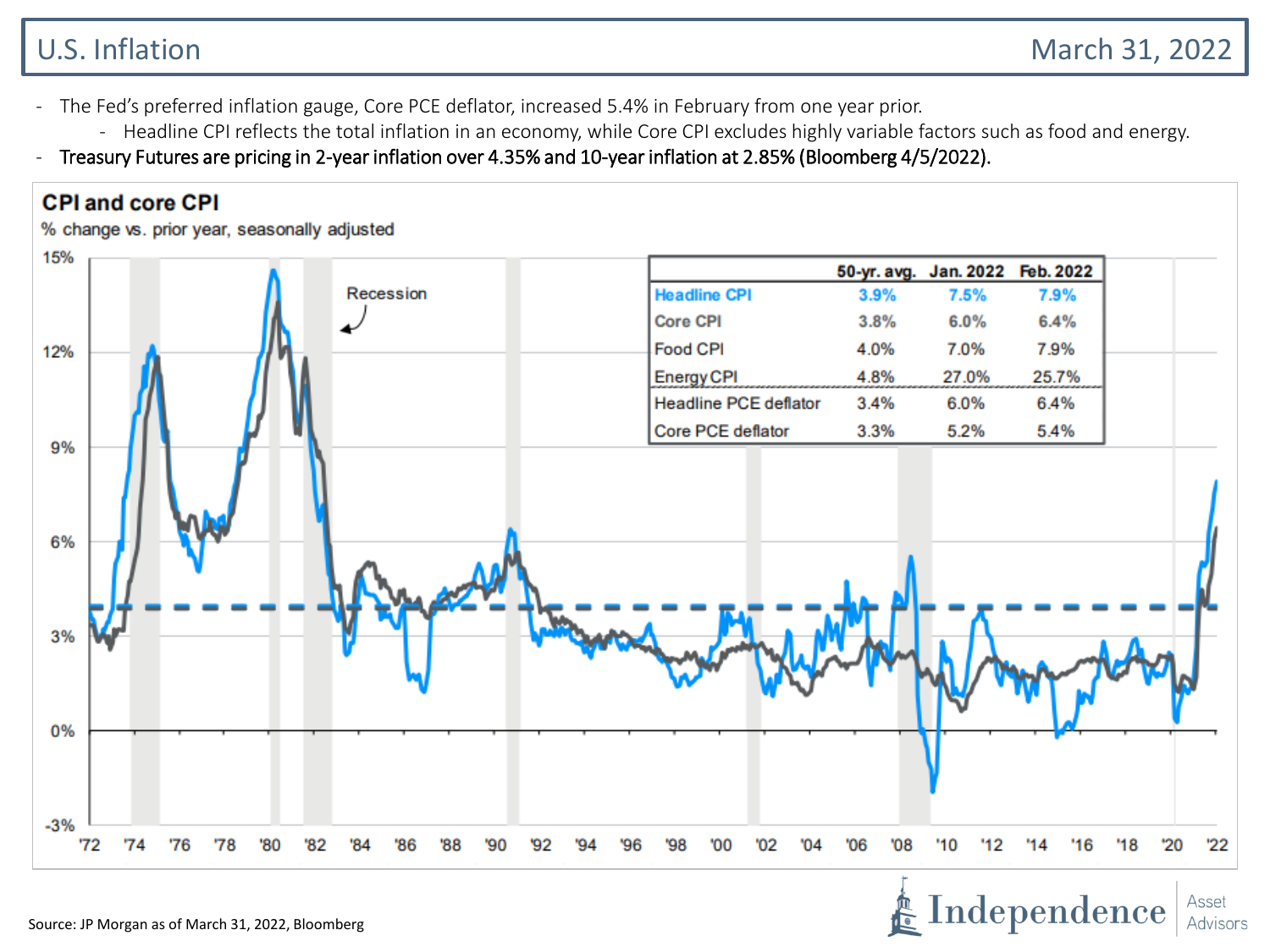## U.S. Interest Rates March 31, 2022

Asset Advisors

- The U.S. Federal Reserve raised interest rates by 0.25% when it met in March.
- The market expectation for Fed Funds rates increased by 1.12%, MoM, rising to 2.0% by the start of 2023 and 2.96% by the end of 2024.
- The yield curve inverted in early April, while the Fed recently announced that "the case for 50 basis points....has grown."

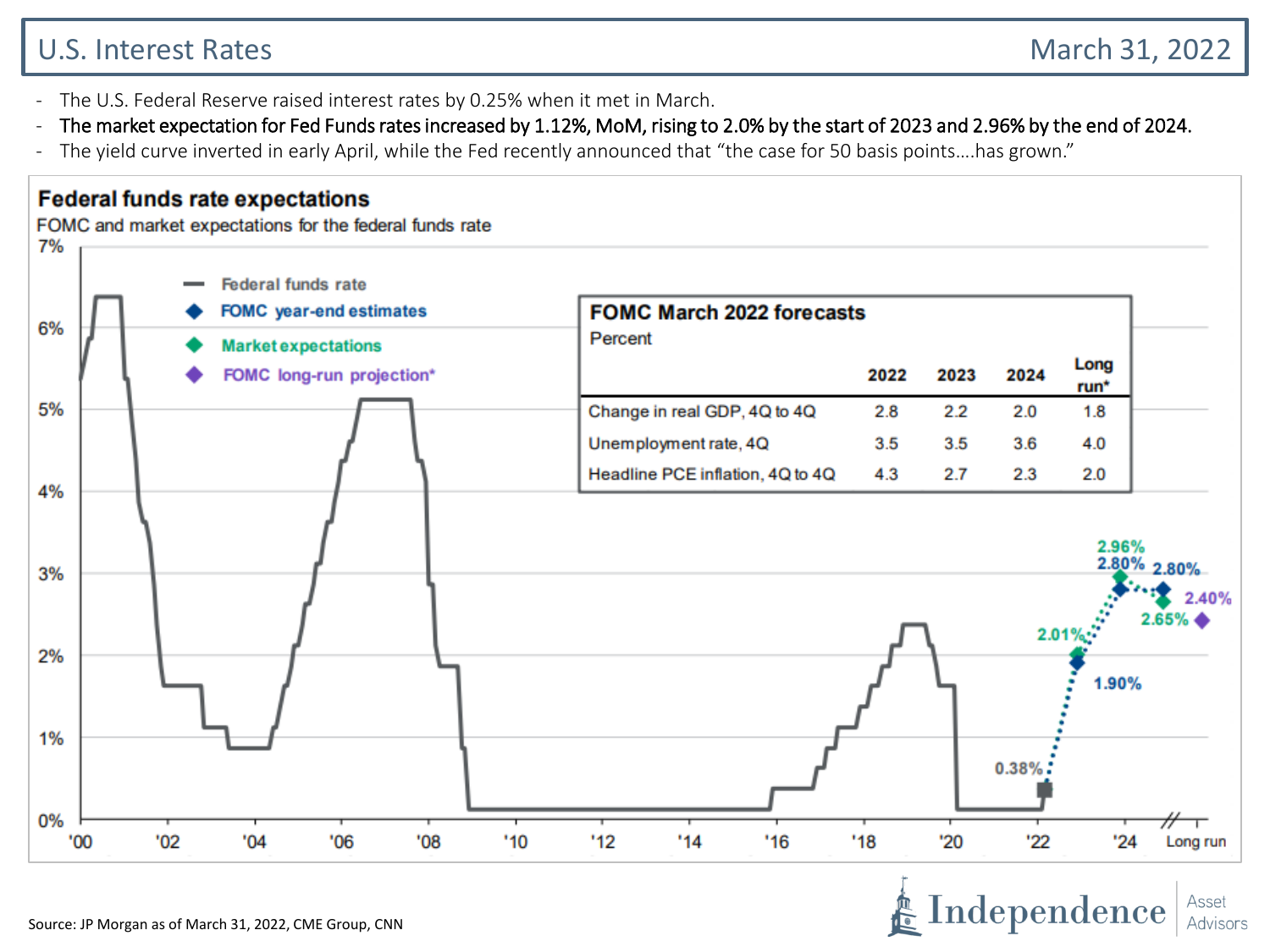# Tightening Cycles **March 31, 2022**

- The U.S. Federal Reserve's liftoff in March was the start of a well publicized intention to slow down an overheated U.S. economy.
- Prior rate hike cycles of the magnitude currently priced in have typically resulted in a recession after an average of 20-months.
- U.S. stock market returns were positive in 6 of the 8 past rate hiking cycles, which bodes well for investors that stay the course.

## **Federal funds rate**

Target rate\*, shaded areas denote periods of rate hikes



#### Market reaction during previous rate hiking cycles

|                           | May 1983 -<br>Jul. 1984 | Mar. 1988 -<br>Feb. 1989 | $Feb. 1994 -$<br>Feb. 1995 | $Jun. 1999 -$<br><b>May 2000</b> | Jun. 2004 - Jun.<br>2006 | $Dec. 2015 -$<br>Dec. 2018 | Mar. 2022<br>$\overline{\phantom{0}}$<br><b>Present</b> | Avg. of past 6 rate<br>hiking cycles |
|---------------------------|-------------------------|--------------------------|----------------------------|----------------------------------|--------------------------|----------------------------|---------------------------------------------------------|--------------------------------------|
| Yield change (bps)        |                         |                          |                            |                                  |                          |                            |                                                         |                                      |
| <b>Federal funds rate</b> | 313                     | 325                      | 300                        | 175                              | 425                      | 200                        | 25                                                      | 290                                  |
| 2-year Treasury           | 311                     | 227                      | 305                        | 121                              | 238                      | 165                        | 43                                                      | 228                                  |
| 10-year Treasury          | 274                     | 91                       | 185                        | 50                               | 52                       | 49                         | 17                                                      | 117                                  |
| S&P 500 return            | $-9.6%$                 | 6.8%                     | $-2.1%$                    | 8.5%                             | 12.0%                    | 19.0%                      | 6.3%                                                    | 5.8%                                 |
| U.S. dollar               | 10.4%                   | 1.7%                     | $-4.7%$                    | 3.4%                             | $-5.8%$                  | $-1.4%$                    | $-0.6%$                                                 | 0.6%                                 |

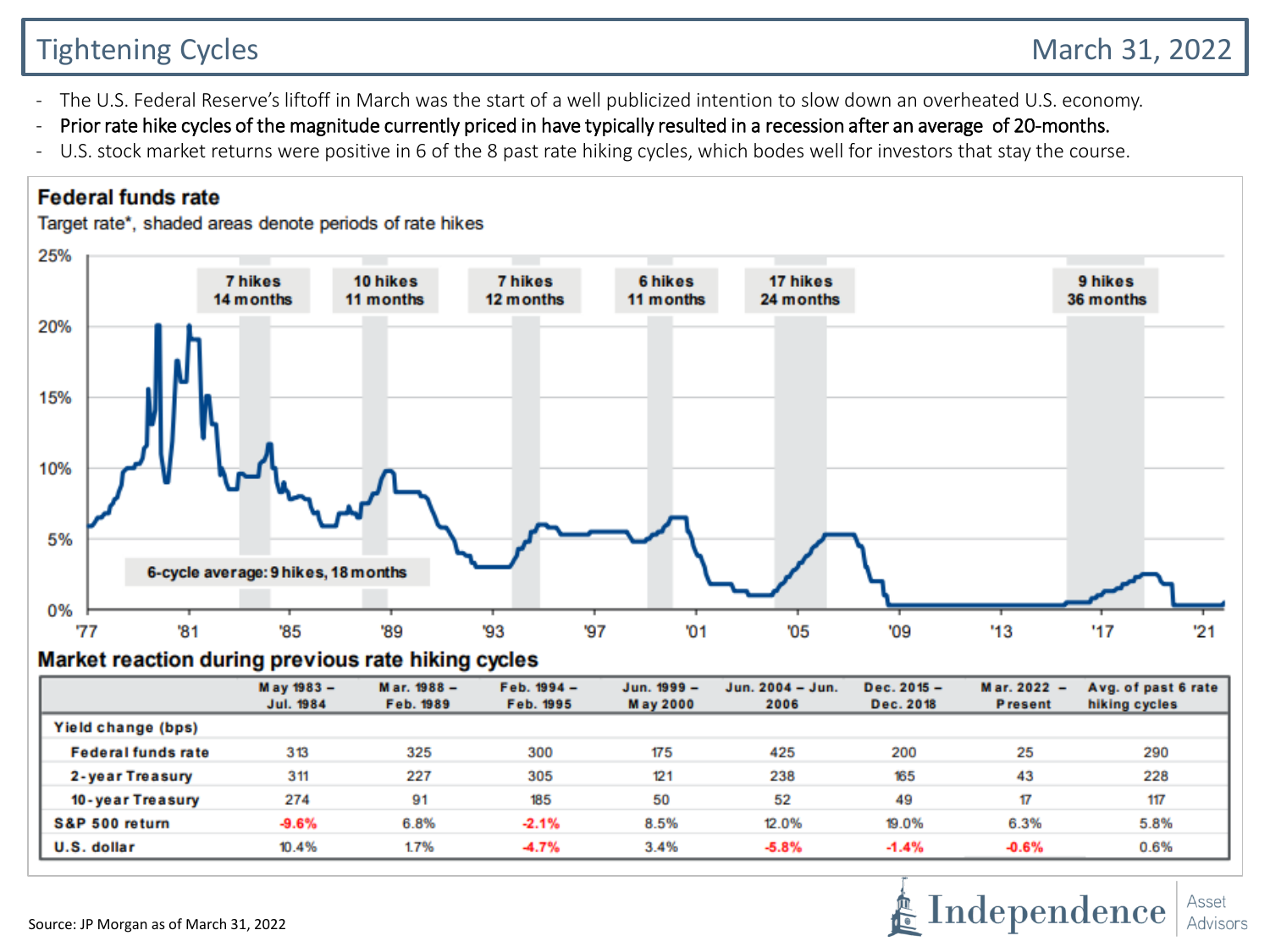## Canadian Economic & Currency Update March 31, 2022

Independence

- The U.S. dollar weakened 1.4% against the Canadian dollar in March, ending the month with an exchange rate of 1.2482.
- According to the Bank of Canada, in the first quarter 2022 Business Outlook Survey, "reports of labour-related capacity constraints and supply chain challenges remain widespread. Given these pressures and robust demand, businesses anticipate stronger price growth – and they expect the Russian invasion of Ukraine to add more cost pressures. As public health restrictions ease, firms that were hit hard during the pandemic anticipate their sales will pick up."



| Date Range | <b>USD to CAD</b> | $+/-$   | <b>\$USD 1,000,000</b>      | <b>CAD Profile</b> |                            |  |  |
|------------|-------------------|---------|-----------------------------|--------------------|----------------------------|--|--|
| <b>YTD</b> | 1.2655-1.2482     | $-1.4%$ | -<br><b>\$CAD 1,248,272</b> | *Inflation Rate    | 5.7% (Feb 2022)            |  |  |
| 1-Year     | 1.2571-1.2482     | $-0.7%$ | @ 1.2482                    | Interest Rate      | 0.50% (Mar 2022)           |  |  |
| 3-Years    | 1.3341-1.2482     | $-6.4%$ | (3/31/2022)                 | Information        | http://www.bankofcanada.ca |  |  |

\*Total CPI Inflation Sources: xe.com, Statistics Canada, bankofcanada.com, Bloomberg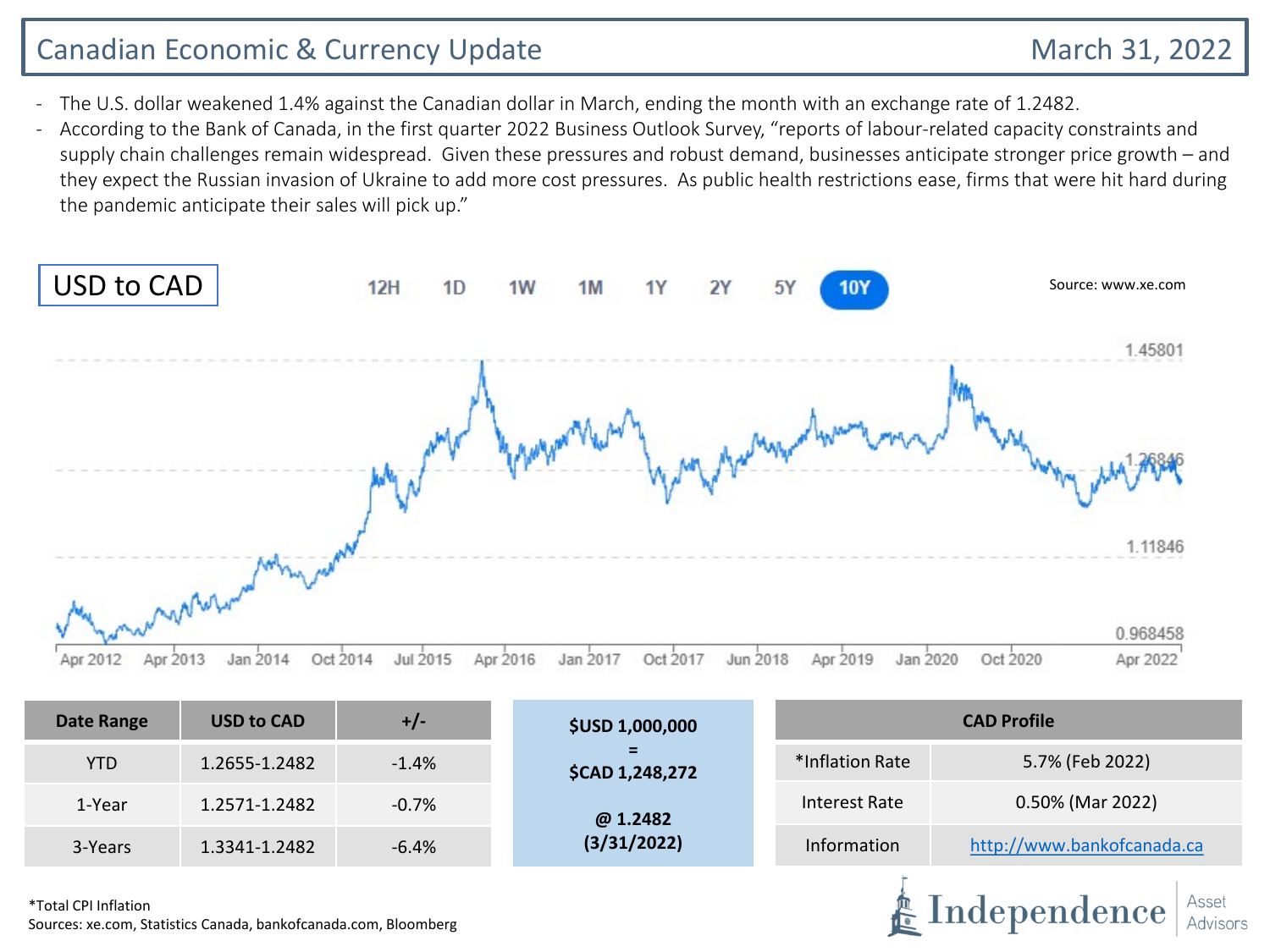## Copper Price History & Outlook March 31, 2022

The larger chart below shows the historical price of copper, which is displayed in U.S. dollars per pound. The chart provides 25 years of price history. The embedded chart provides a zoomed-in image of daily copper price movement over the past 12-months.

Copper prices were up \$0.29 per pound year-to-date, or 6.5% (3/31/2022). Since the \$2.10 low point on March 23, 2020, prices have risen \$2.65 per pound, or 126%.

#### The price of copper was \$4.75 per pound as of March 31, 2022.



## Copper Price Outlook

Copper prices were especially volatile in March, surging to an intra-month high of \$4.94 per pound, or 11.0% higher than the start of the month, before falling 8.7%, and then finally ending the month roughly 7% higher.

The March price increase was attributable to supply concerns in Chile, the world's top producer, and the ongoing conflict in Ukraine.

In February, copper output in Chile declined 7% from one year prior. This followed declines of 7.5% and 1.9% in January and for the year 2021, respectively. In the meantime, concerns have grown over near-term demand in China, which is the world's largest consumer of copper, as the country's financial hub, Shanghai, remains under strict lockdown due to a surge of Covid-19 infections.

Looking ahead, guidance suggests copper will trade at \$4.78 USD per pound by the end of the second quarter, and at \$5.07 12 months from now.

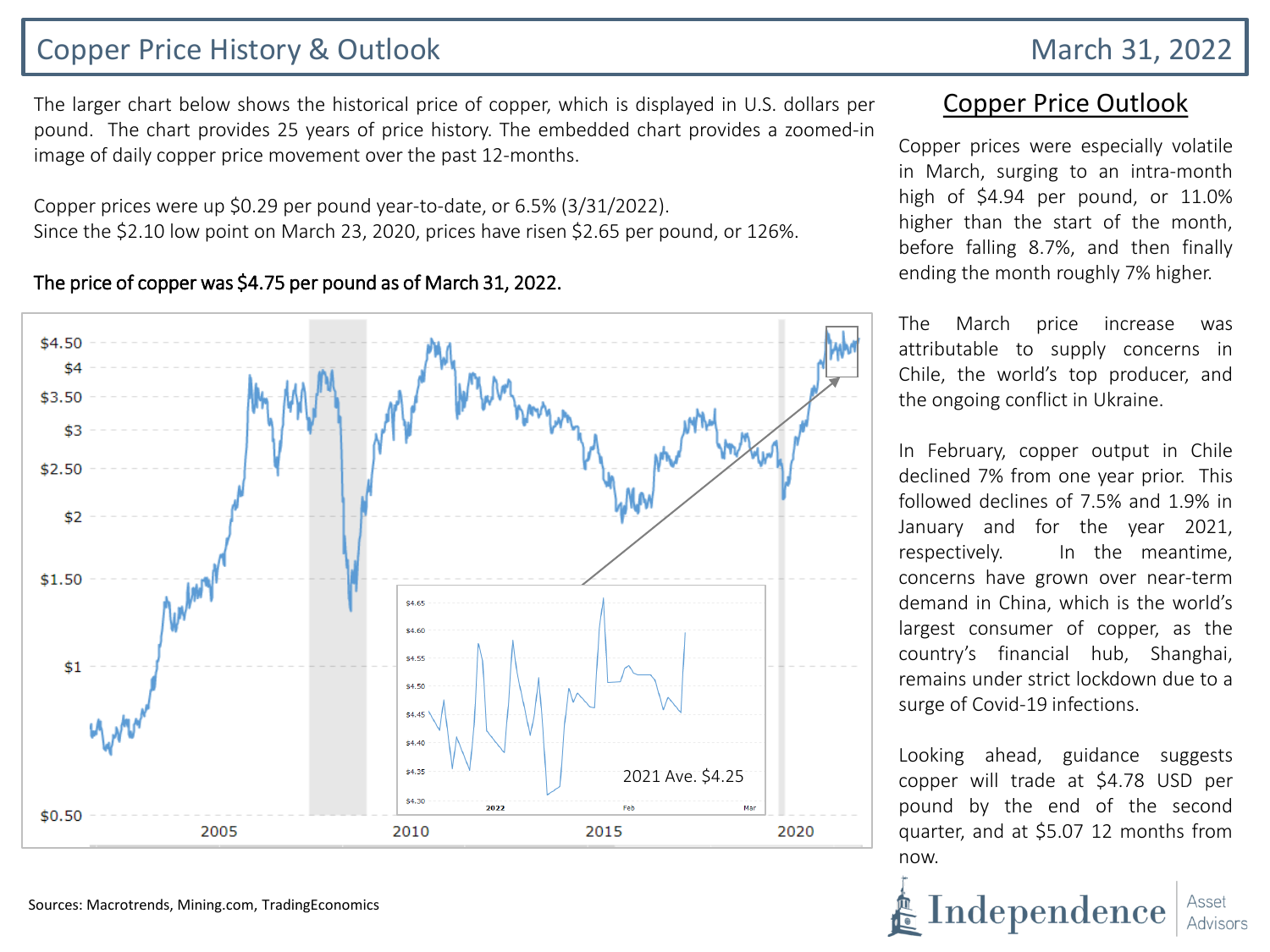## Aluminum Price History & Outlook March 31, 2022

The primary chart below shows the historical monthly price of aluminum for the past 25 years. The secondary chart shows the daily price movement over the past 12 months.

Prices are in USD per tonne (London Metal Exchange).

Aluminum prices were up \$683.50 per tonne year-todate, or 24% (3/31/2022). Since the \$1,472 low point on April 6, 2020, prices have risen \$2,019, or 137%

#### The former all-time record price of aluminum was \$3,271.25 per tonne, which occurred in July of 2008.



## Aluminum Price Outlook

Aluminum prices were especially volatile in March, surging to an intramonth high of \$3,849 per tonne, or 14.3% higher than the start of the month, before falling 15.3%, and then finally ending the month roughly 4% higher.

> Prices surged in March amid supply disruptions and higher production costs, a direct result of Russia's invasion of Ukraine.

> During the month, Australia's prime minister banned alumina and aluminum ore exports to Russia, which is meaningful, as Australia supplies almost 20% of Russia's demand.

> Looking ahead, aluminum is forecasted to trade at \$3,530.39 USD/tonne by the end of the second quarter. The 12-month forecast shows aluminum trading at \$3,782.

Independence

Sources: TradingEconomics, Investing.com, FactSet